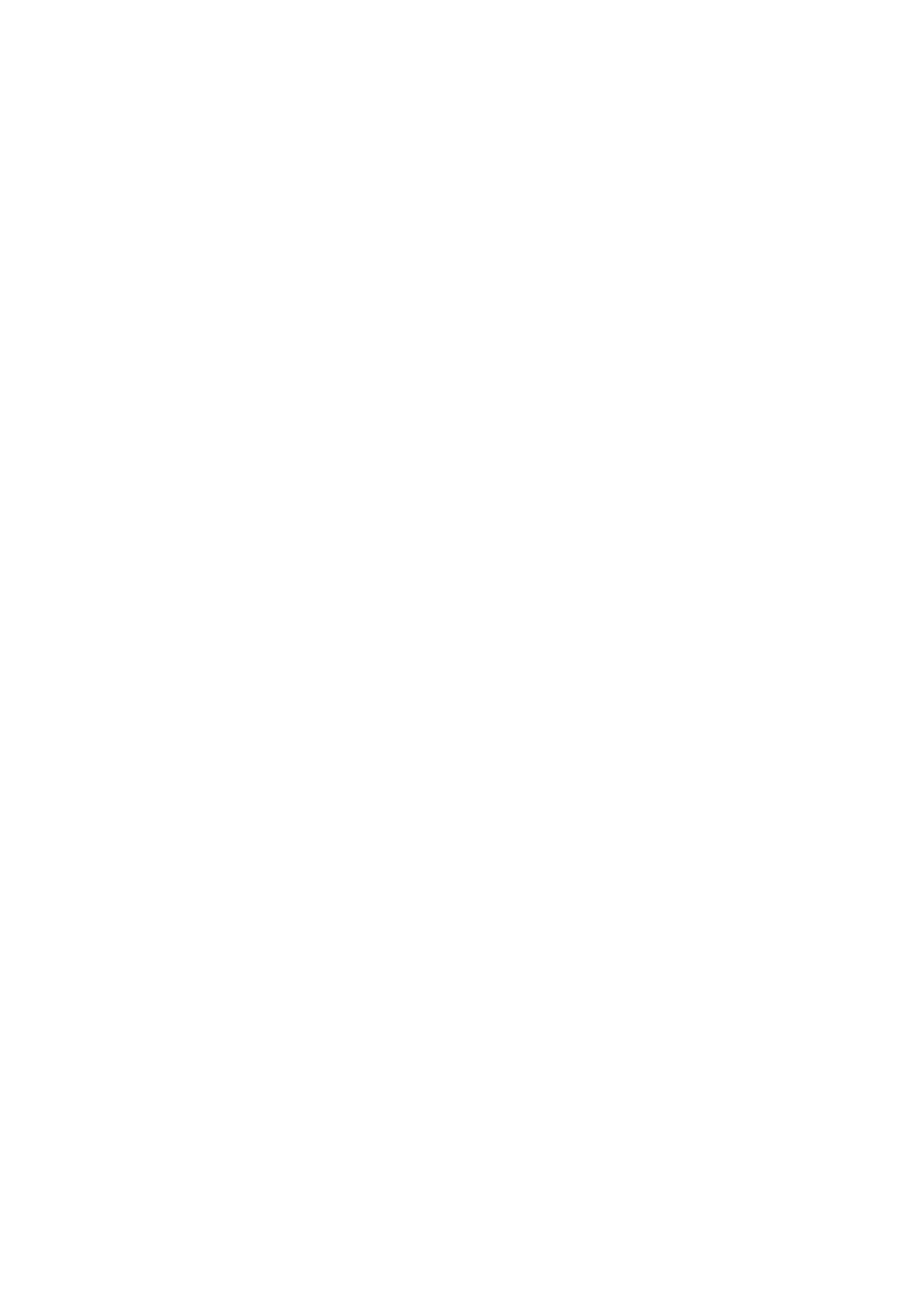

**Figure 3.** Status of malonaldialdehyde (MDA) and antioxidant enzymes in hemorrhoids and pilescure treated groups. *All data are mean ± SD of ten animals each group. One way analysis of variance (ANNOVA) followed by Turkey's t-test multiple comparison was performed for statistical significance between control group (GI) vs. hemorrhoids induced group (GII) and hemorrhoids induced group vs. pilescure treated group* 

*\*\*\*p<0.0001: Highly significant; \*\*P<0.001: Significant; \*P<0.05: Less significant and Ns P>0.05: Insignificant*

# **Effect on antioxidant parameters**

A significant (p<0.0001; p<0.001) reduction of antioxidant enzymes viz. catalase, glutathione peroxidase, glutathione reductase and reduced glutathione enzyme activities were found in hemorrhoid induced group as compared with control group. After treatment with pilescure drug in hemorrhoid plus pilescure treated group, these enzymes activities were significantly (p<0.0001; p<0.001) increased when compared with hemorrhoids induced group. These enzyme activities were normalized and come back to control group **(Figures 2 and 3)**.

### **Histopathological examination**

The histological examination of recto-anal tissue showed that partly skin and anal mucosa with normal cytoarchitecture of the recto-anal region found in control group **(Figure 4A)** whereas group II treated with croton oil application developed the polypoid mass of smooth muscle layer by papillary mucosa and significantly found higher inflammatory cells in recto-anal region **(Figure 4B)**. After treatment with pilescure drug in treated group, the section showed that the inflammatory cells were seen less and tissue of rectum lined found by mucosa forming luminal folds **(Figure 4C)**.



**Figure 4.** Histopathological examination of recto-anal tissue in control, hemorrhoid and drug treated groups: Slide A shows normal cytoarchitecture of the recto anal region in control group (4A), whereas, slide B (hemorrhoid induced) showed that after application of croton oil in recto-anus area, a developed the polypoid mass of smooth muscle layer by papillary mucosa and found higher inflammatory cells (4B). After treatment with pilescure drug for three weeks, the inflammatory cells were less seen and section showed the normal tissue of rectum lined by mucosa forming luminal folds (4C).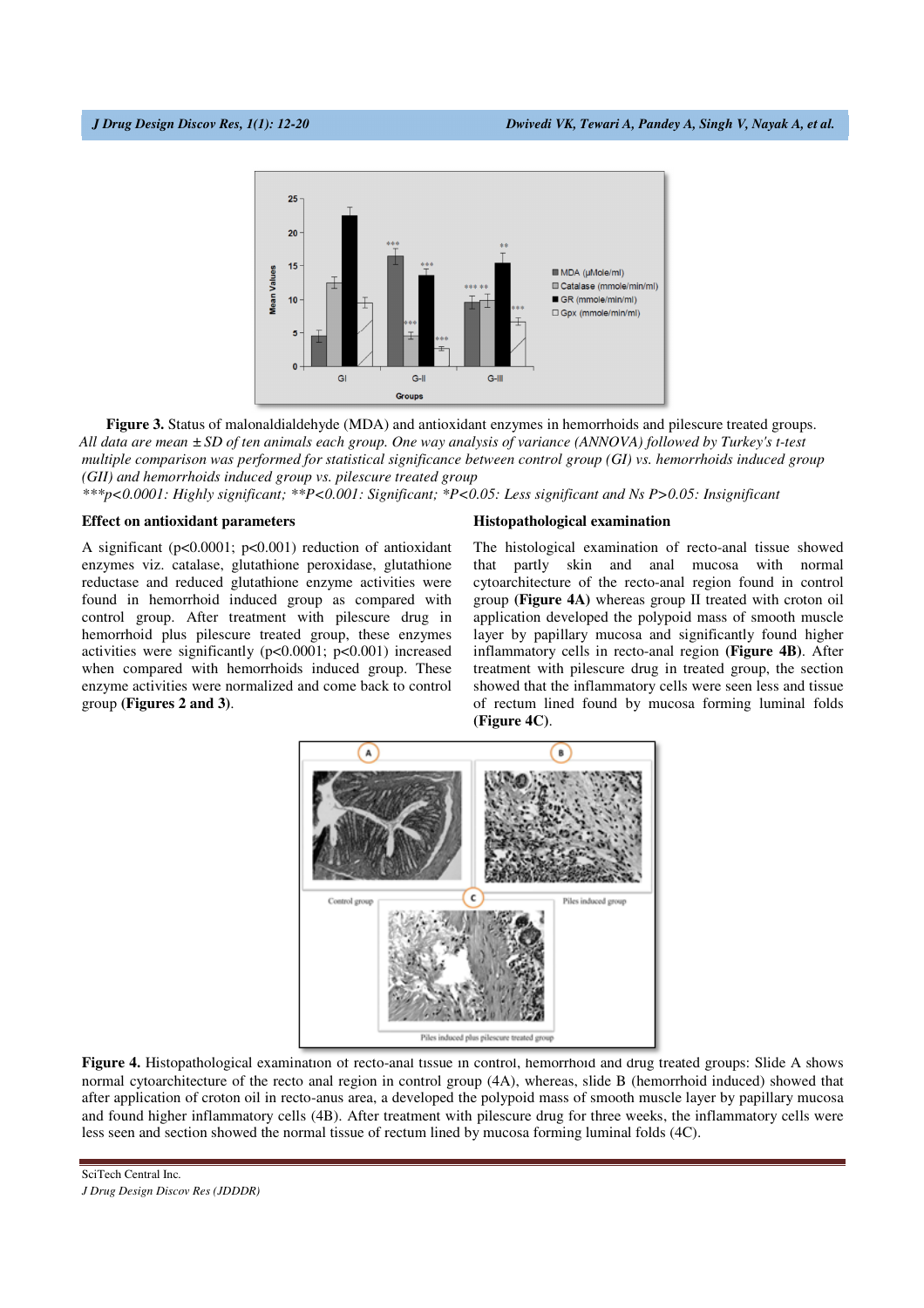# **DISCUSSION**

Hemorrhoids are a pathological state that is characterized by a severe vasodilatation at the region of recto-anal area that causes the inflammation surrounding tissues, thus further leading to secondary complications such as extravasation of fluid into fluid interstitial space mainly due to increased vascular permeability and migration of large amount of inflammatory cells [8]. So in this study croton oil used as inducer for induction of hemorrhoid model in animals. Croton oil causes inflammation due to release of soluble factors inflammatory lipid metabolites such as prostaglandins [26], leukotrienes, nitric oxide (NO) [27] and cytokines (TNF-α, IL-6 and IL-β) [28,29], etc. The present finding suggested that a significant improvement in stool frequency on the basis of stool weight examination in pilescure treated group when compared with hemorrhoid induced group. The result clear indicated that drug suppresses the constipation symptom which is one of the causative factors for hemorrhoid disease. Such action was seemed due to presence of active ingredients *Terminalia chebula* in a drug which act as laxative and vata detoxification and digestive balancing. Recto-anal weight and recto-anal coefficients were found significantly decreased along with increased the hematological parameters after treatment with drug for 21 days in pilescure treated group as compared with hemorrhoid induced group. After treatment with drug these parameters were come back to control group. These findings clear suggesting that the active ingredients of drug shows potent anti-inflammatory effect and improve the hematological parameter due to homeostatic balance and its main action on the blood capillaries, due to its KASHAYA RAS (Astringent) and SHEET VIRYA (cool nature). The results also showed that there were significantly increased inflammatory parameters C-reactive protein, neutrophil, cytokines (TNF-α, IL-6 and IL-β) and nitric oxide in hemorrhoid induced group when compared with control group. These results are indicating that croton oil leads to inflammation due to release of soluble factors involving inflammatory lipid metabolites, kinins (chemokines) and cytokines, etc. These factors alone or and/or in combination, regulate the activation of resident cells (fibroblast, microphages, endothelial cells and mast cells) and newly recruited inflammatory cells (lymphocytes, basophil and neutrophil) causes the systemic response to inflammation [30]. After treatment with drug for 21 days, these inflammatory parameters were significantly decreased in pilescure treated group as compared with hemorrhoid induced group and come near to control group. The inflammatory parameters were reduced in pilescure treated group due to presence of anti-inflammatory property of *Terminalia chebula*, *Mesua ferrea* and *Ricinus communis* herbs present in the drug. Various studies have been reported that these herbs shows as anti-inflammatory effect [31-34].

Oxidative damage to biological compounds, especially lipids through lipid peroxidation has been shown to play a

significant role in various pathophysiological states. Superoxide dismutase (SOD) is a specific antioxidant enzyme that repairs the cells and reduced the damage caused by superoxide anions  $(O<sup>2</sup>)$ , which is most common free radical in the body. Free radical can lead to lipid peroxidation in organisms. Malonaldialdehyde (MDA) is end product of poly unsaturated fatty acids (PUFAs) in cells, and an increase in free radical causes overproduction of MDA. MDA is biomarker of oxidative stress in various diseases [35]. So authors have measured the malonaldialdehyde level as a biomarker of oxidative stress. In normal cell, there is proper balance between oxidative stress and antioxidant enzyme levels, any imbalance between these two ratios that lead to various pathophysiological states. In our study, we found that there were statistically (p<0.0001) significant decreased antioxidant enzymes activities (Catalase, glutathione peroxidase, glutathione reductase and reduced glutathione) along with increased MDA level in hemorrhoid induced group as compared with control group. After treatment with pilescure drug for 21 days, these enzymatic activities were significant improved along with lowered the MDA level in pilescure treated group when compared with hemorrhoid induced group. These results clear demonstrated that the drug consists of polyherbal has prominent antioxidant effect. The similar result has been published by other investigator in croton oil hemorrhoid induced animals [10]. Based on above findings it is clear indicating that croton oil application causes severe inflammation that altered recto-anal physiology, hematological, biochemical and cytokines parameters along with enhancement of oxidative stress that leads to hemorrhoid. After treatment with pilescure drug the above parameters were improved in hemorrhoid condition. Base on above finding it is clear indicating that the poly herbal drug pilescure is most therapeutic effects for reduction of recto-anal pain, inflammation and inhibit the free radical generation and enhance the antioxidant enzymes level. These anti-inflammatory and antioxidant properties are present in a drug due to presence of active constituents of tannin, alkaloids, and polyphenol ingredients in polyherbal ayurvedic formulation.

# **CONCLUSION**

So conclusion these finding suggesting that pilescure is nontoxic with  $LD_{50}$  more than 2000 mg/kg body weight and it is most effective ayurvedic polyherbal drug which reduces inflammation, oxidative stress and antioxidants properties along with improvement of haematological parameters during hemorrhoid condition. The drug can improve the healthy and quality of life people who are suffering from hemorrhoid problem.

## **ACKNOWLEDGEMENT**

The authors are thankful to Mr. Harish Yadav (Technical officer) to provide the histopathological results. Authors are also thankful to sponsor, formulation department of Lavanya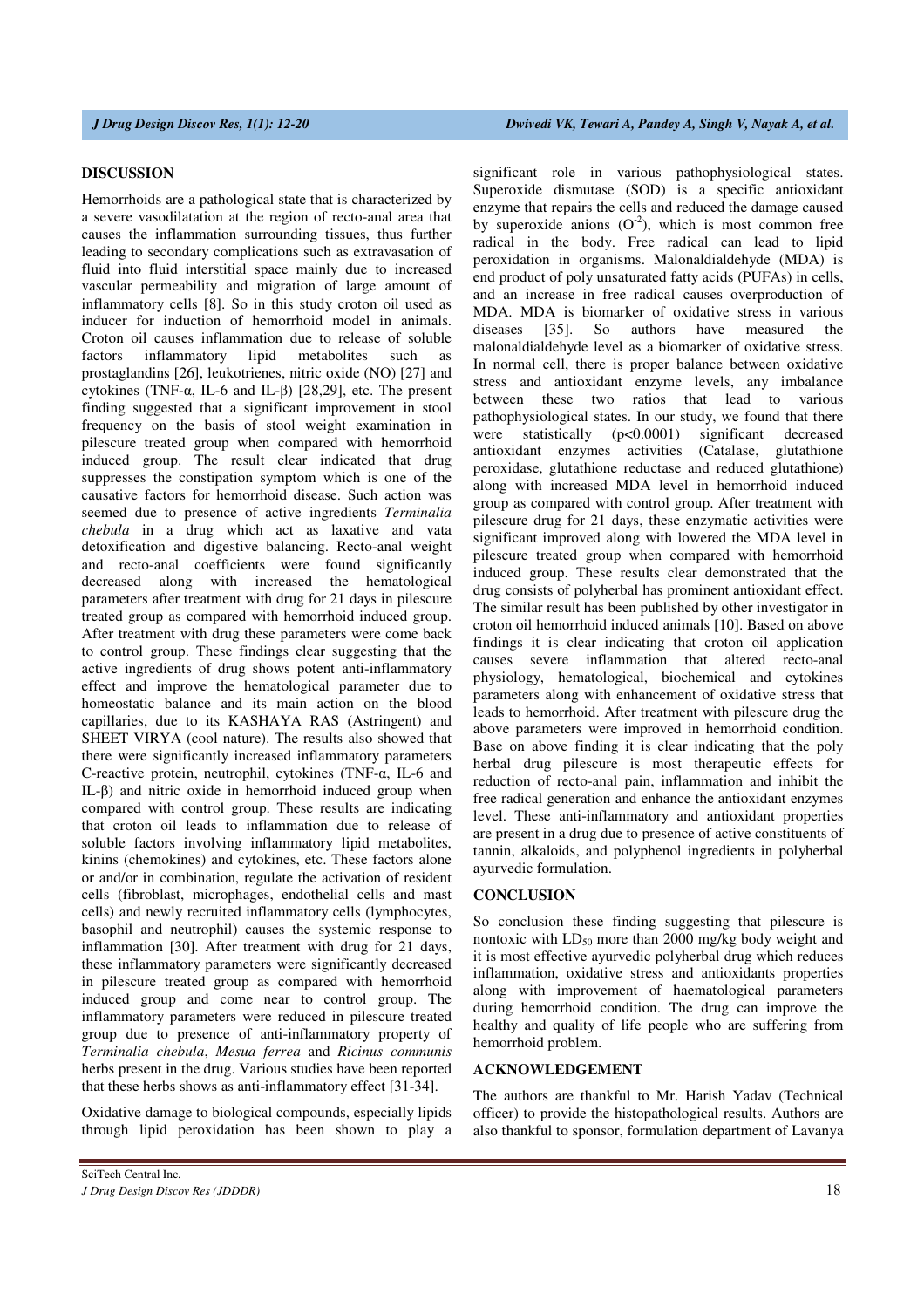Ayurvedic Pvt. Ltd., Lucknow to provide test item pilescure for carried out the study.

# **COMPETING INTERESTS**

None

# **SOURCE OF SUPPORT**

None

### **REFERNCES**

- 1. Lohsiriwat V (2012) Hemorrhoids: From basic pathophysiology to clinical management. World J Gastroenterol 18: 2009-2017.
- 2. Kaidar PO, Person B, Wexner SD (2007) Hemorrhoidal disease: A comprehensive review. J Am Coll Surg 204: 102-117.
- 3. Chong PS, Bartolo DCC (2008) Hemorrhoids and fissure in ano. Gastro Clin Nort Am 37: 627-644.
- 4. Schubert MC, Sridhar S, Schade RR, Wexner SD (2009) What every gastroenterologist needs to know about common anorectal disorders? Word J Gastroenterol 15: 3201-3209.
- 5. Lorengo RS (2009) Hemorrhoids: Diagnosis and current management. Am Surg 75: 635-642.
- 6. Rattan S (2005) The internal and sphincter: regulation of smooth muscle tone and relaxation. Neurogastroenterol Motil 17: 50-59.
- 7. Mohamed FA, Badraddin MA, Kamal-Eldin HET (2013) Some pharmacological action of *Myrica rubra* Part 1: Effect on experimentally-induced gastric ulcers, inflammation in hemorrhoids in rats. Afr J Pharm Pharmacol 7: 512-516.
- 8. Mohammed A, Gollapalle LV, Mohamed R, Agadi HMT, Mirza RB, et al. (2014) An improved experimental model of hemorrhoids in rats: Evaluation of anti-hemorrhoidal activity of an herbal formulation. ISRN Pharmacol 7: 1-7.
- 9. Plapler H (2006) Hemorrhoids: An experimental model in monkeys. Acta Cir Bras 21: 354-356.
- 10. Ustunova S, Ergin B, Gurel E, Tan N, Caner M, et al. (2013) Herbal hemorrhoidal cream for hemorrhoids. Chin J Physiol 56: 253-262.
- 11. Nishiki K, Nishinaga K, Kudoh D, Iwai K (1988) Croton oil-induced hemorrhoid model in rat: Comparison of anti-inflammatory activity of diflucortolone valerate with other glucocorticoids. Nihon Yakurigaku Zasshi 92: 215-225.
- 12. Lohsiriwat V (2012) Hemorrhoids: From basic pathophysiology to clinical management. World J Gastroentrol 18: 2009-2017.
- 13. Lohsiriwat V (2015) Treatment of haemorrhoids: A coloproctologist's veiw. World J Gastroentrol 21: 9245- 9252.
- 14. Mohamed SIJ, Zakia S, Md. Ershad A, Mst. Marium B, Md. Mominul H (2014) Evaluation of analgesic and anti-inflammatory activities on ethanolic extract of *Terminalia chebula* fruits in experimental animal models. Am J Plant Sci 5: 63-69.
- 15. Gopalakrishnan C, Shankaranarayanan D, Nazimudeen SK, Viswanathan S, Kameswaran L (1980) Antiinflammatory and CNS depressant activities of xanthones from *Calophyllum inophyllum* and *Mesua ferrea*. Indian J Pharmacol 12: 181-191.
- 16. Ilavarasan R, Mallika M, Venkataraman S (2006) Antiinflammatory and free radical scavenging activity of *Ricinus communis* root extract. J Ethnopharmacol 103: 478-480.
- 17. Dnyaneshwar JT, Maruti GW, Rajendra SB, Ravindra YP (2011) Antinociceptive activity of *Ricinus communis* L. leaves. Asian Pac J Trop Biomed 1: 139- 141.
- 18. Pampattiwar SP, Adwani NV, Bulusu S, Paramkusha RM (2013) Pharmacological study of anti-inflammatory action of Haritaki preparation on wistar rat in hemorrhoids. Global J Med Res Plants Indigen Med 2: 178-182.
- 19. Parasuraman S (2011) Toxicological screening. J Pharmacol Pharmacother 2: 74-79.
- 20. Ohkawa H, Ohishi N, Yagi K (16979) Assay of lipid peroxidation in animal tissue by thiobarbutric acid reaction. Anal Biochem 95: 351-358.
- 21. Tsai WC, Strieter RM, Zisman DA, Wilkowski JM, Bucknell KA, et al. (1997) Nitric oxide is required for effective innate immunity against *Klebsiella pneumoniae*. Infect Immun 65: 1870-1875.
- 22. Aebi H (1984) Catalase. In: Packer L, editor. Methods in Enzymol. Orlando, FL: Academic Press, pp: 125-126.
- 23. Ellman GL (1959) Tissue sulfhydrl groups. Arch Biochem Biophys 82: 70-77.
- 24. Rotruck JT, Pope AL, Ganther HE, Swanson AB, Hafeman DG, et al. (1973) Biochemical role as a component of glutathione peroxidase. Science 179: 588- 590.
- 25. Carlberg I, Mannervik B (1985) Glutathione reductase. Meth Enzymol 113: 485-490.
- 26. Bhukya B, Anreddy RN, William CM, Gottumukkala KM (2009) Analgesic and anti-inflammatory activity of leaf extract of *Kydia calcina* Roxb. Bangladesh J Pharmacol 4: 101-104.